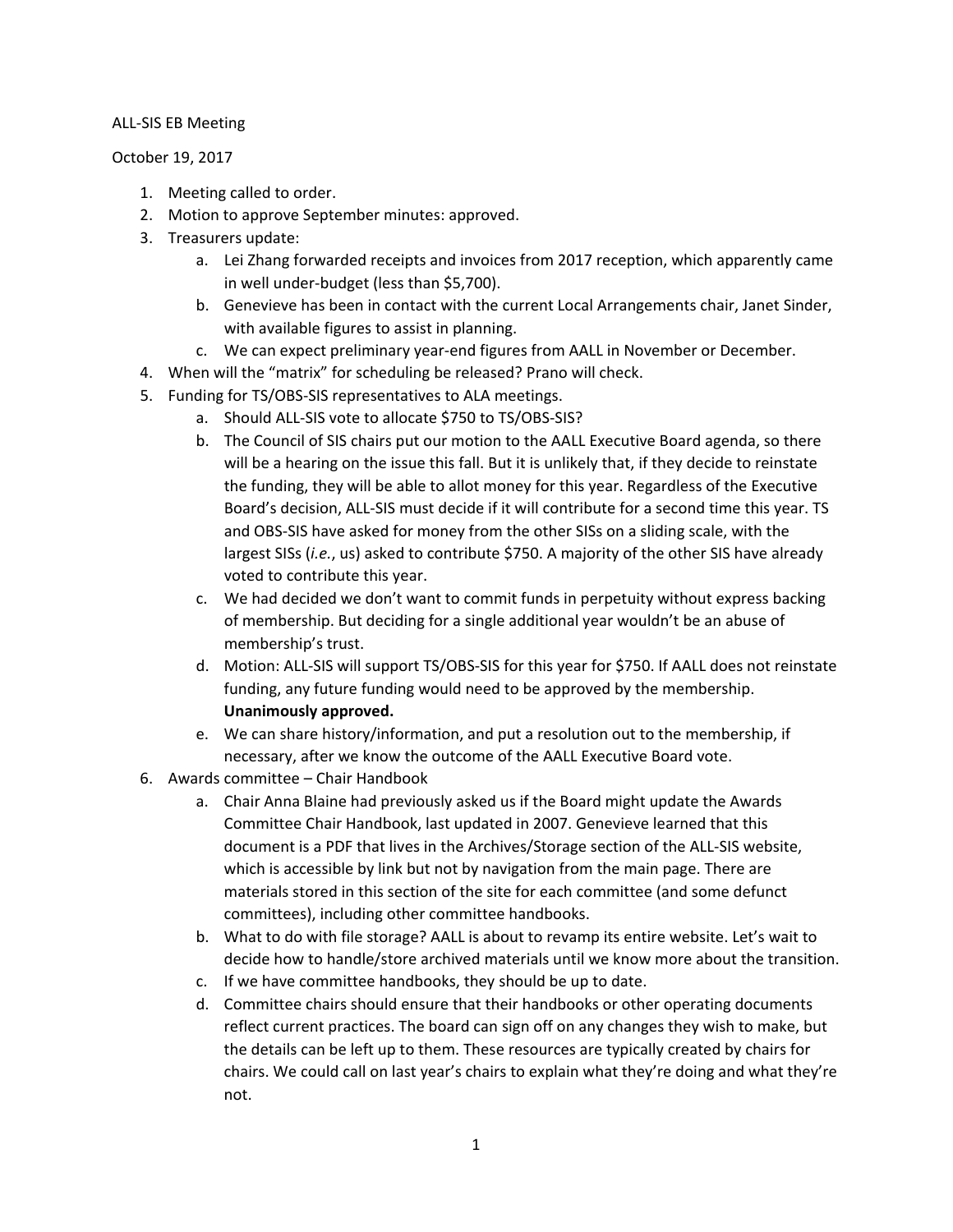- e. Genevieve will respond to Anna to communicate that the board fully endorses updating the handbook, and recommend that she reach out to the previous chair with procedural questions, and then come back to us.
- f. We should also ensure that Anna Lawless-Collins (not in today's meeting) and webmaster Ellen Augustiniak are aware of the existence of archival material.
- 7. Awards Committee Limits on Eligibility:
	- a. Last month we discussed whether members of the Awards committee and the ALL-SIS board should be barred from eligibility for ALL-SIS awards and grants. While the current board and the Awards committee chair support such a limitation, members of the Awards committee do not and favor other measures to prevent bias or conflicts of interest, such as anonymizing the nomination process, restricting eligibility to just writing awards and grants, or conscripting each year's award winners to serve on the next year's committee.
	- b. Discussion centered on general consensus that, normatively, those who serve on the committee you shouldn't expect to be able to get an award or a grant. However, it may be a little different for a publication award, given that many authors don't have control over the precise timing of their publication process.
	- c. The Hicks and Outstanding Service awards are akin to "lifetime achievement" awards that would not be unavailable to former committee/board members in future years.
	- d. The board unanimously decided that it would be appropriate to restrict current committee and board members from eligibility for grants (including those for the Leadership Academy/Management Institute) and the Hicks/Outstanding Service awards, but retain eligibility for publication awards. Genevieve will pass this decision on to the chair.
- 8. Local Arrangements:
	- a. The committee recommends having both a (hot) breakfast and an evening reception.
	- b. The committee would like to enable members to attend events even if they have not registered in advance, in part because they fear barring those who have missed the registration deadline depresses overall attendance.
	- c. Letting people come at the last minute works in our favor to promote attendance, but may be difficult to implement.
	- d. Last year we informed those who asked about late registration that they could attend and send checks to the Treasurer to cover their costs. Genevieve processed one such payment after the annual meeting.
		- i. But this makes it difficult to estimate the correct amount of food/drink to purchase.
	- e. We may want to do more advanced messaging, both around the reception and the breakfast. Marketing may assist folks both to get excited about coming and to let everyone know that these will be ticketed events.
		- i. Caroline will follow up with Janet.
	- f. The reception location may be either the University of Baltimore (which has a new building, but will require hired transportation) or the University of Maryland, which is "walking distance." (Google Maps shows it as five blocks from the Convention Center).